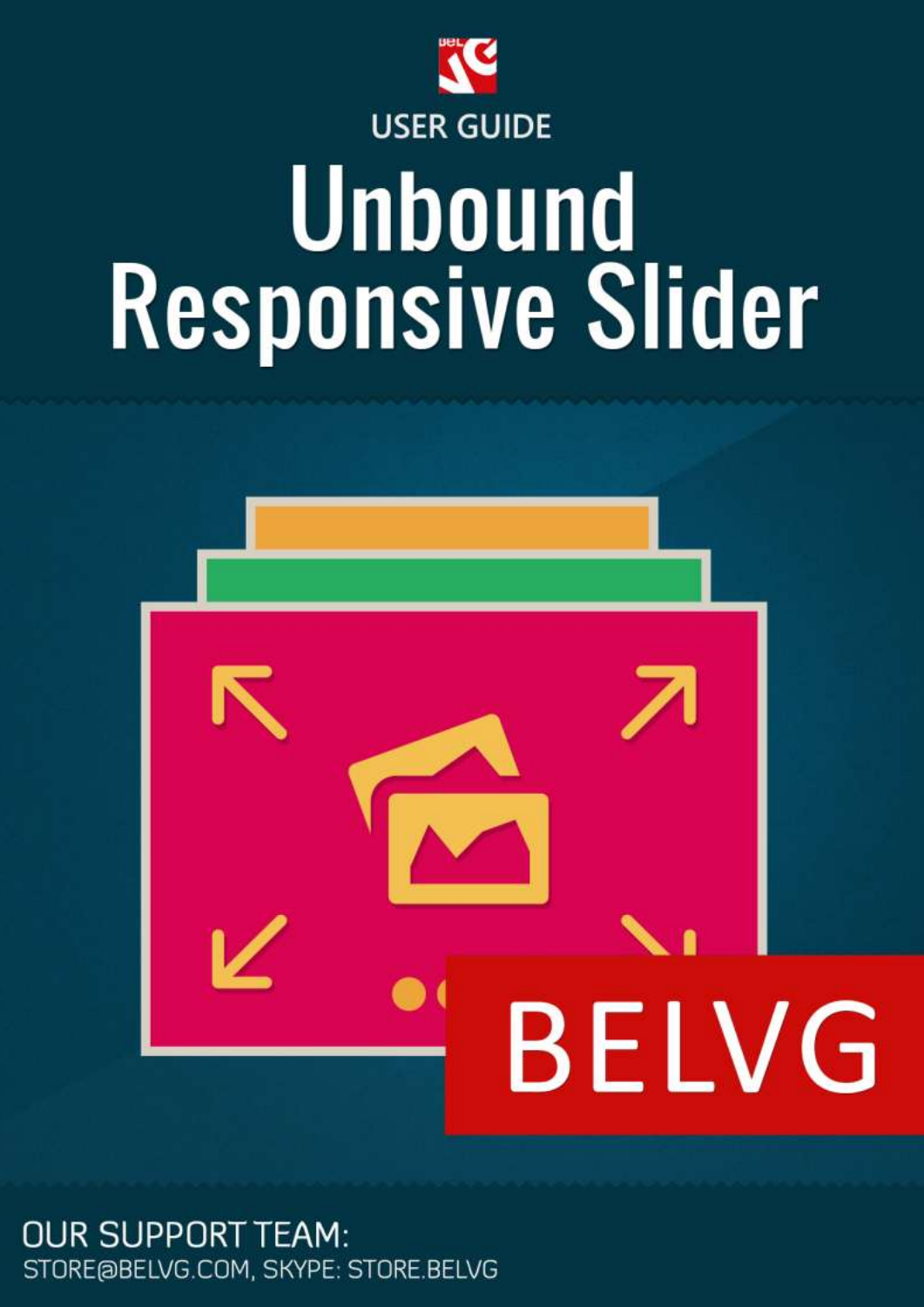# **Table of Contents**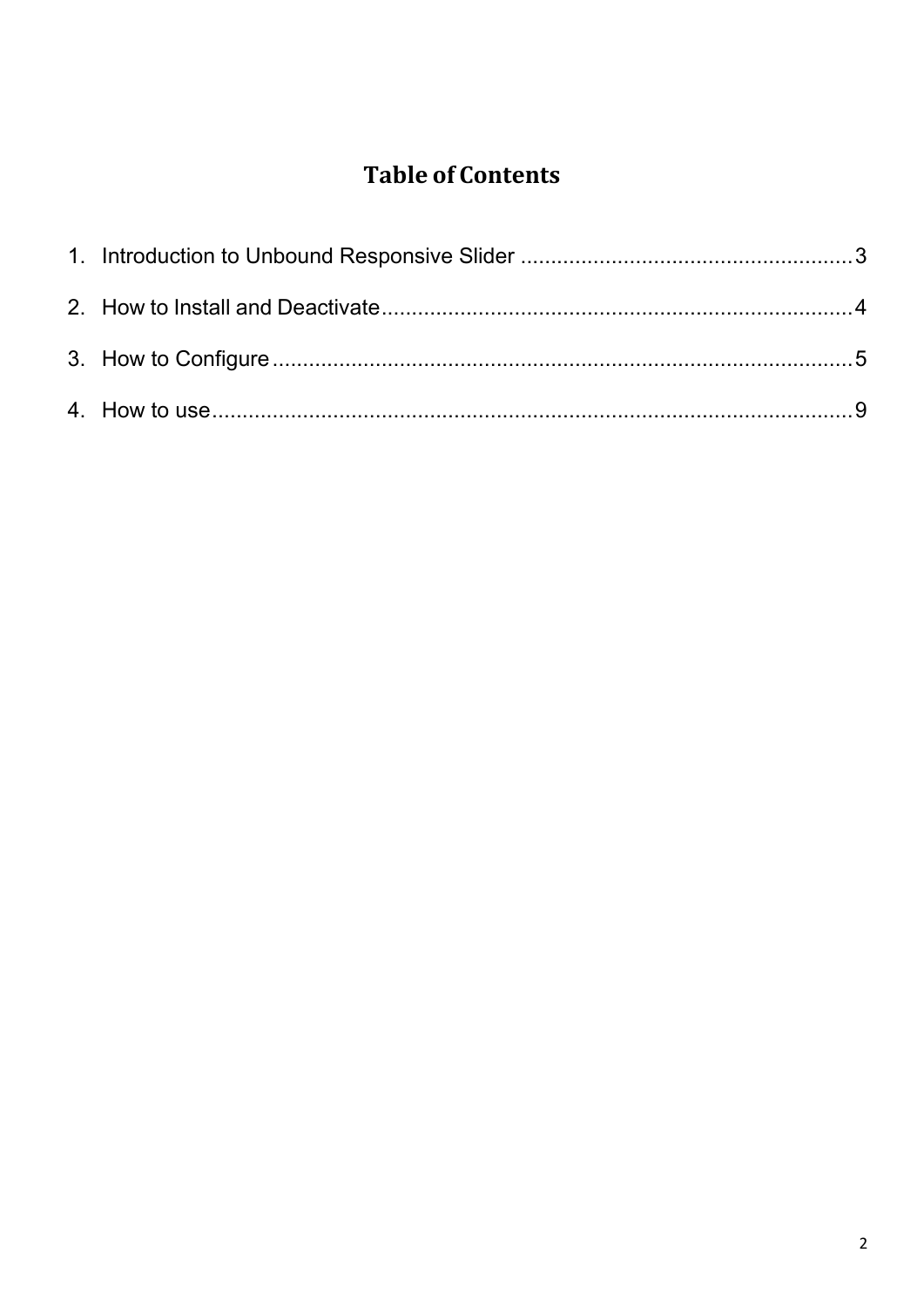

## **1. Introduction to Unbound Responsive Slider**

<span id="page-2-0"></span>Prestashop Unbound Responsive Slider allows to create and manage multiple sliders on the web-store. The main advantage of our module is the simplicity of installation and usage – it does not require any programming skills on the side of the end-user. You can easily create slides and sliders, sort slides and create different images for different languages.

#### Key features:

- Add beautiful and stylish sliders to any page or category;
- The module automatically adjusts slide pictures to the size of your slider, so you do not need to spend time on editing the images;
- Add anchor URLs to your slides;
- Create different slides for different languages;
- Sort slides;
- Slider auto-scrolling feature available.

#### Overall Information

This module is another convenient and simple extension to work with sliders on your Prestashop store.

This extension will let you add one or several sliders to any page or shop category. Simple settings and intuitive interface will help you create and add eye-catching sliders within just a few minutes, so you will not need to spend hours on learning how the module works.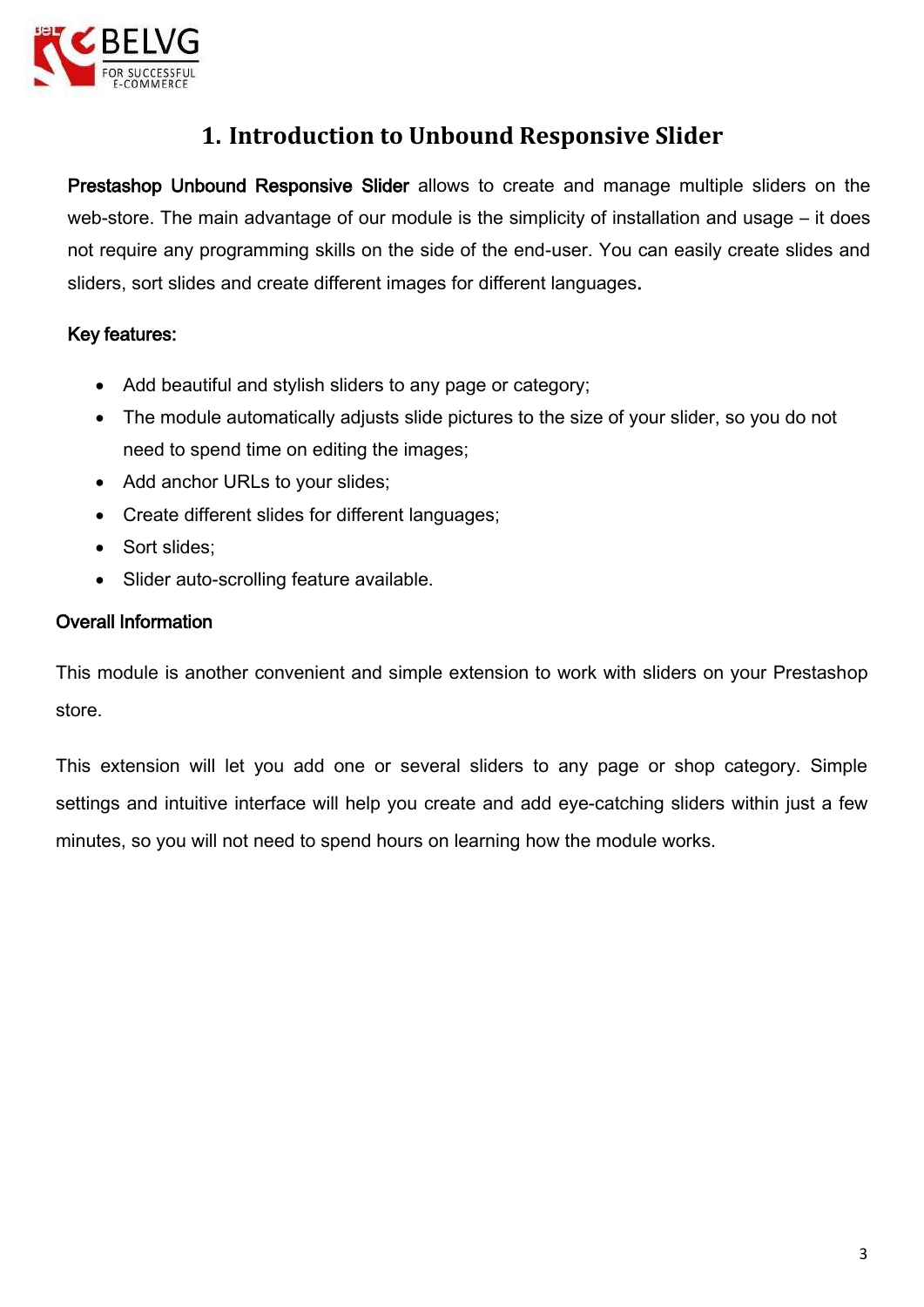

## **2. How to Install and Deactivate**

# <span id="page-3-0"></span>**How to Install**

1. Set 777 or 0777 on the folders: '/modules/'

Important! Change all permissions back after installation.

2. Go to Modules -> Add a module from my computer -> choose the file (.zip) -> upload this module. Choose module in section Front Office Features and install it.

3. Go to Advanced Parameters -> Performance -> click the Clear Smarty Cache button

## **How to Deactivate**

Click the button Disable in Modules -> Front Office Features.

To remove the extension form the server, press Delete in Modules -> Front Office Features.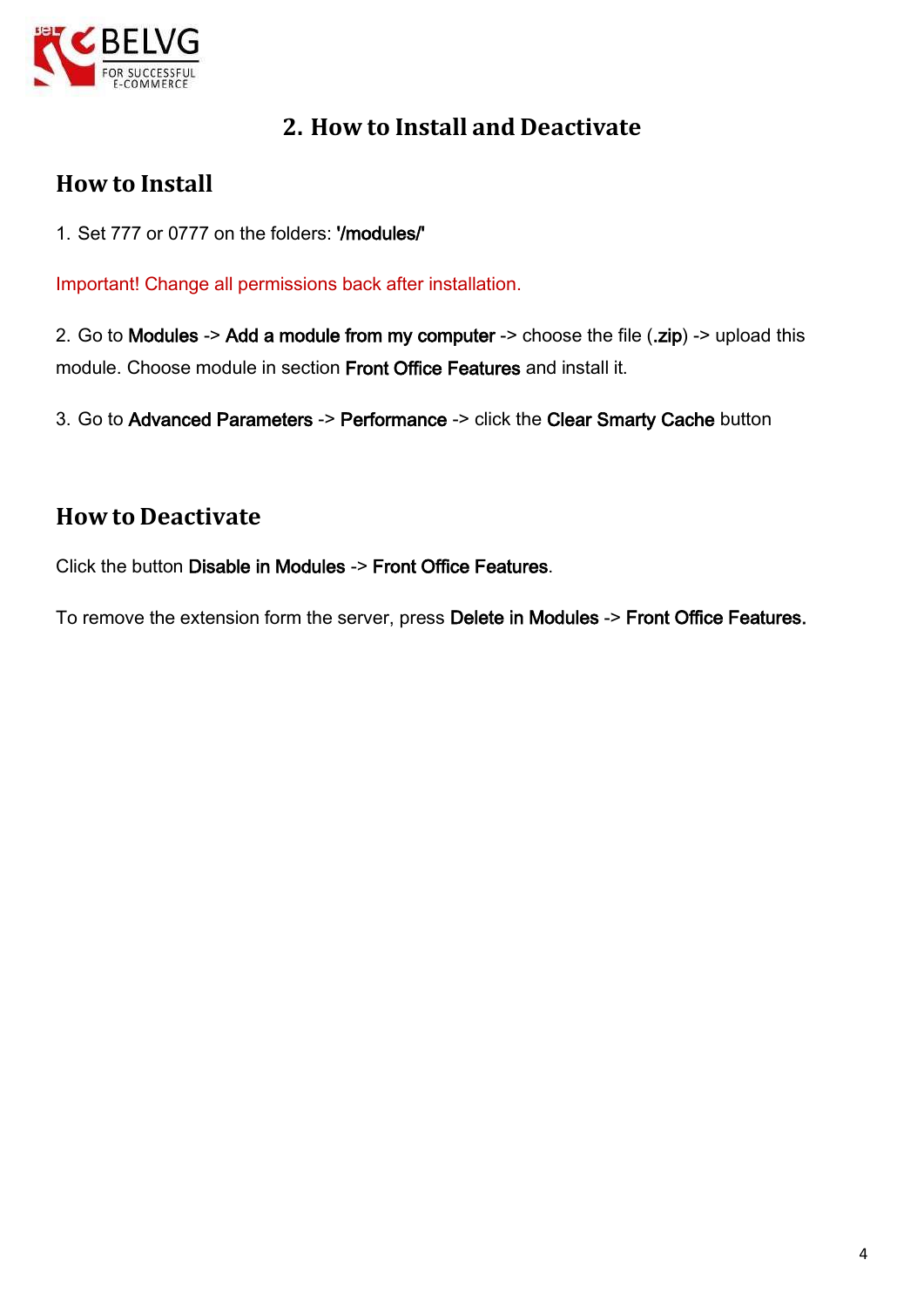

# **3. How to Configure**

#### <span id="page-4-0"></span>Creating a slider

To create your first slider log into the admin panel and go to the Modules – BelVG Slider section and click the Add New button.

| Q            |           |                  | MODULES TROVOSIDER<br><b>Belvg Slider</b> |                 |     |                          |                                                        |        |              |  |
|--------------|-----------|------------------|-------------------------------------------|-----------------|-----|--------------------------|--------------------------------------------------------|--------|--------------|--|
| 命目           |           | MAGIC SLIDER (3) |                                           |                 |     |                          | Click Add New to create a new slider $\longrightarrow$ |        | $\bigcirc$   |  |
|              |           |                  | ID = Name = =                             | Width <b>TA</b> |     | Height = 4 Catalgory = 4 | $S$ lides $\blacktriangledown$ $\blacktriangle$        | Active |              |  |
| 2 つきの 日 海のメタ |           |                  |                                           |                 |     |                          |                                                        | ٠      | Q Search     |  |
|              | 田         | z                | Free position                             | 270             | 400 | $\Rightarrow$            | x                                                      |        | $P$ Edit $=$ |  |
|              | <b>UI</b> | 3                | Women -> Dresses                          | 富70             | 300 | Dresses                  | A                                                      |        | $#$ Edit $#$ |  |
|              | 63        | w                | 2-blouse                                  | 1170            | 600 | $\sim$                   | $\overline{2}$                                         |        | $P$ Edit $V$ |  |

In the Edit Slider window you will need to configure the following settings:

- Admin Name provide the name of the slider;
- Categories choose page or category where the slider should be displayed;
- Width/Height specify slider dimensions;
- Active use  $Yes/No$  buttons to switch the slider on/off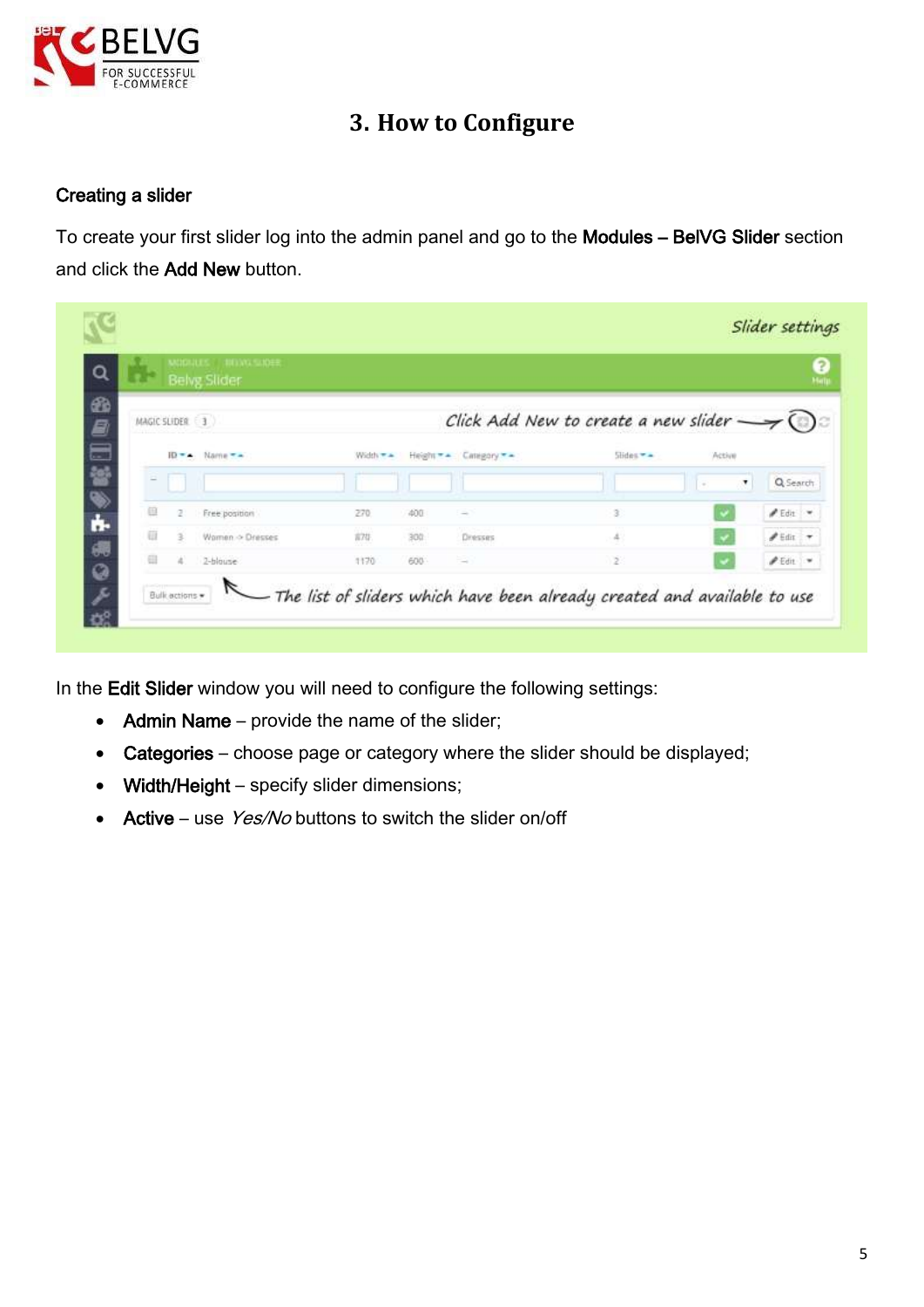

| 45<br>Edit: Women > Dresses |                                       |                                         |
|-----------------------------|---------------------------------------|-----------------------------------------|
| MAGIC SLIDER + SLIDER       |                                       |                                         |
| · Administance              | Women -> Dresses                      |                                         |
| Categories                  |                                       | El Collapse All El Expand All Secretive |
|                             | <b>B</b> Root                         |                                         |
|                             | $@ \Leftrightarrow$ Home<br>0 每 Women |                                         |
|                             | $\odot$ to Topic<br>$0$ is treaty     |                                         |
|                             | $\mathbb{O}$ = Men                    |                                         |
|                             |                                       |                                         |
| Width:                      | 870                                   |                                         |
| Height                      | 1000                                  |                                         |

#### Creating a slide

When the slider is ready, it is necessary to create and add your first slides to it. Go to Modules -Slides and click Add New.

- File upload an image to be displayed on the slide;
- Slider select the slider to which your new slide will be applied;
- $\bullet$  Title give name to the slide;
- URL enter anchor URL. Customers, when clicking on this slide, will be redirected directly to the URL you specify;
- Legend specify the description, which will appear on the slide when you hover the mouse over it, this works as a tooltip description;
- Description provide description for the slide. The description will be visible on the page just under the slide.
- Active use Yes/No buttons to switch the slider on/off.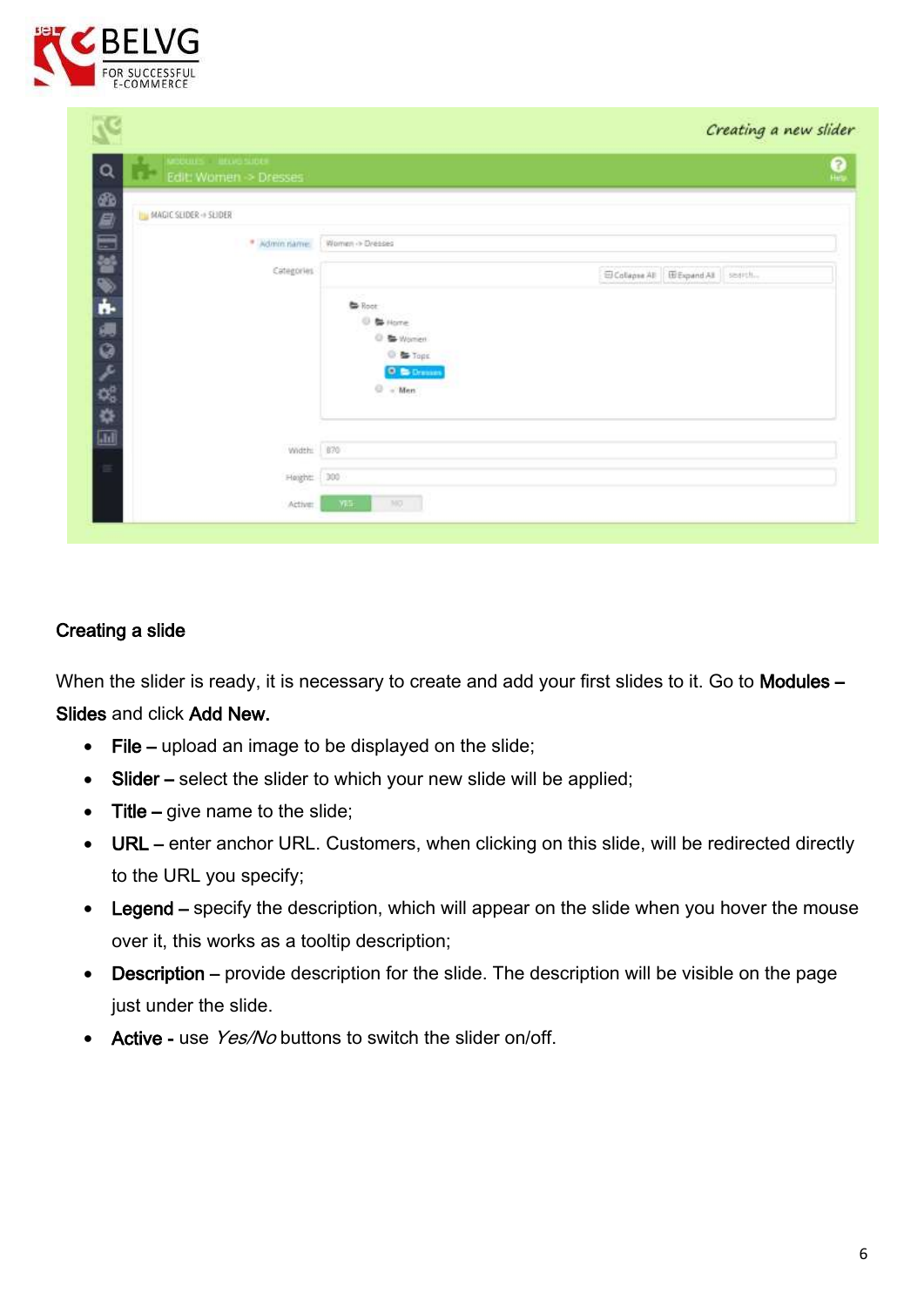

|                                   |                                                                                                     | Creating a slide |
|-----------------------------------|-----------------------------------------------------------------------------------------------------|------------------|
| $\mathbf{Q}$<br>$\mathbf{E}$ Edit |                                                                                                     |                  |
| $MAGE$ SLIDER $\sim$ SLIDE        |                                                                                                     |                  |
| 4 日目望も中央の人気な回<br>File:<br>i       |                                                                                                     | $\pm 1$ .        |
|                                   | Choose a file<br>$\bullet$<br>* Stder: #2 Free position                                             |                  |
|                                   | Please, assum more with sident                                                                      |                  |
|                                   | * Title: Price-match                                                                                | en *             |
| # URL:                            | http://module-presta.com/price-match.html                                                           | en w             |
| *Legend)                          | Price match                                                                                         | $60$ $^{\circ}$  |
| Description:                      | Edit . Insert . View . Format . Table . Tools .<br><b>④ B I U S Paragraph → 野 A 三 三 画 画 % S 日 国</b> | $69.9$           |
|                                   | Price match                                                                                         |                  |
|                                   |                                                                                                     |                  |

## General module configurations

To access general module configurations go to Modules – Modules – BelVG Slider – Configure.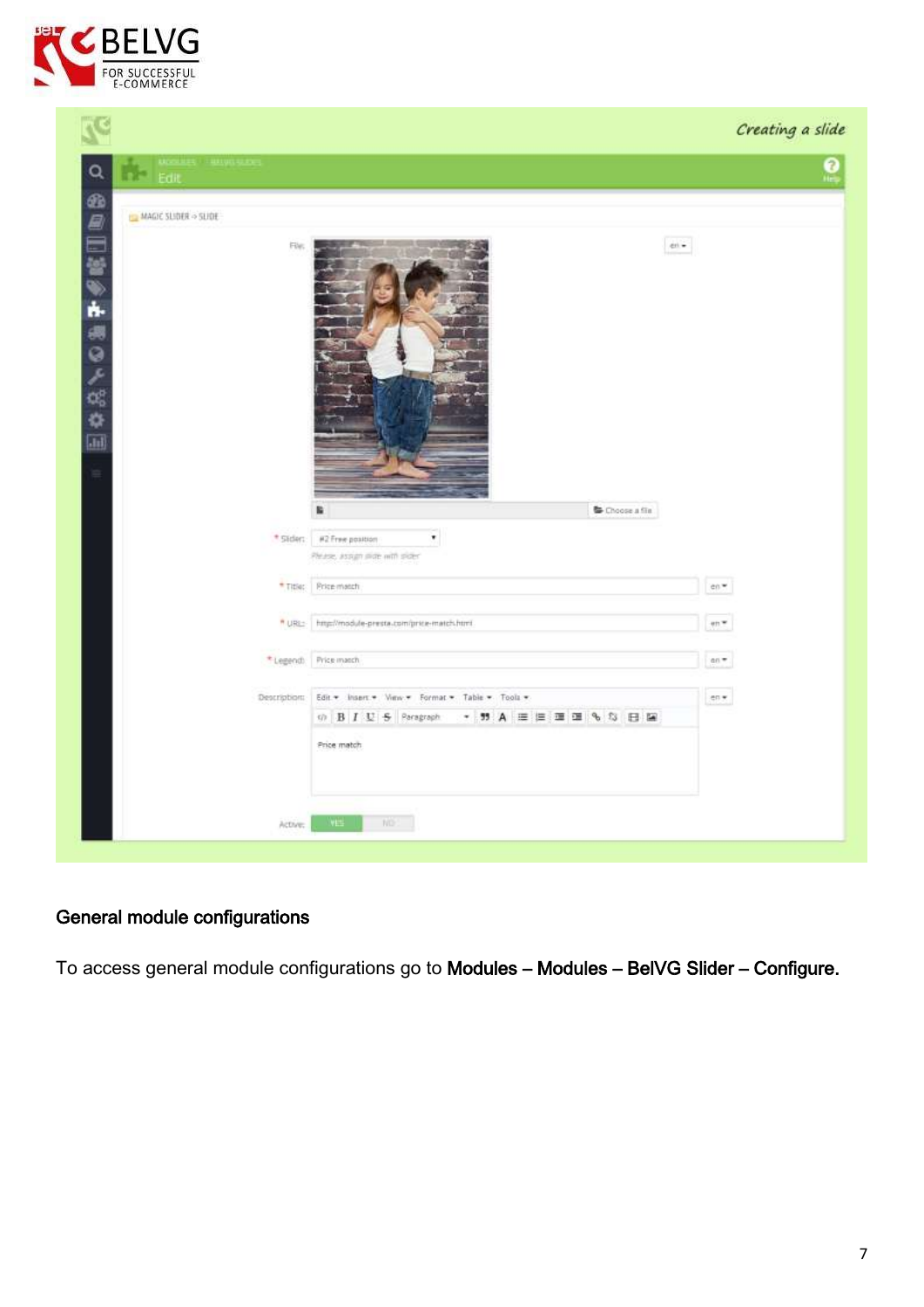

| Q                   | <b>LEASTER MEASURE FOUNDING</b><br>Configure "Unbound Responsive Slider" module |            | £.<br>e<br>Back Check and update Manager hour |
|---------------------|---------------------------------------------------------------------------------|------------|-----------------------------------------------|
| <b>EXTINGS</b><br>鳳 |                                                                                 |            |                                               |
| _<br>÷              | 1500                                                                            |            |                                               |
|                     | 3000<br>Pauset                                                                  |            |                                               |
|                     | " Auto play:<br>HE'S                                                            | <b>TAC</b> |                                               |
|                     |                                                                                 |            | $\sum_{n=1}^{\infty}$                         |

The settings include only the following options:

- Speed specify the scrolling speed (in milliseconds);
- Pause indicate the time interval between slide scrollings
- Auto-play use Yes/No buttons to switch the automatic scrolling on/off

#### How to choose location for a slider

By default, the slider is automatically added to the top of the page you specify in the slider settings.

However, if you need to add slider so some other place on a page you need to use the following code:

#### {Belvg\_MagicSlider::getSlider(2)}

#### Where 2 is the slider ID.

Just add this code to the template to the place you need, and the module will display slider exactly on that place on the page.

This way you can add several sliders per page and provide each of them with their own place.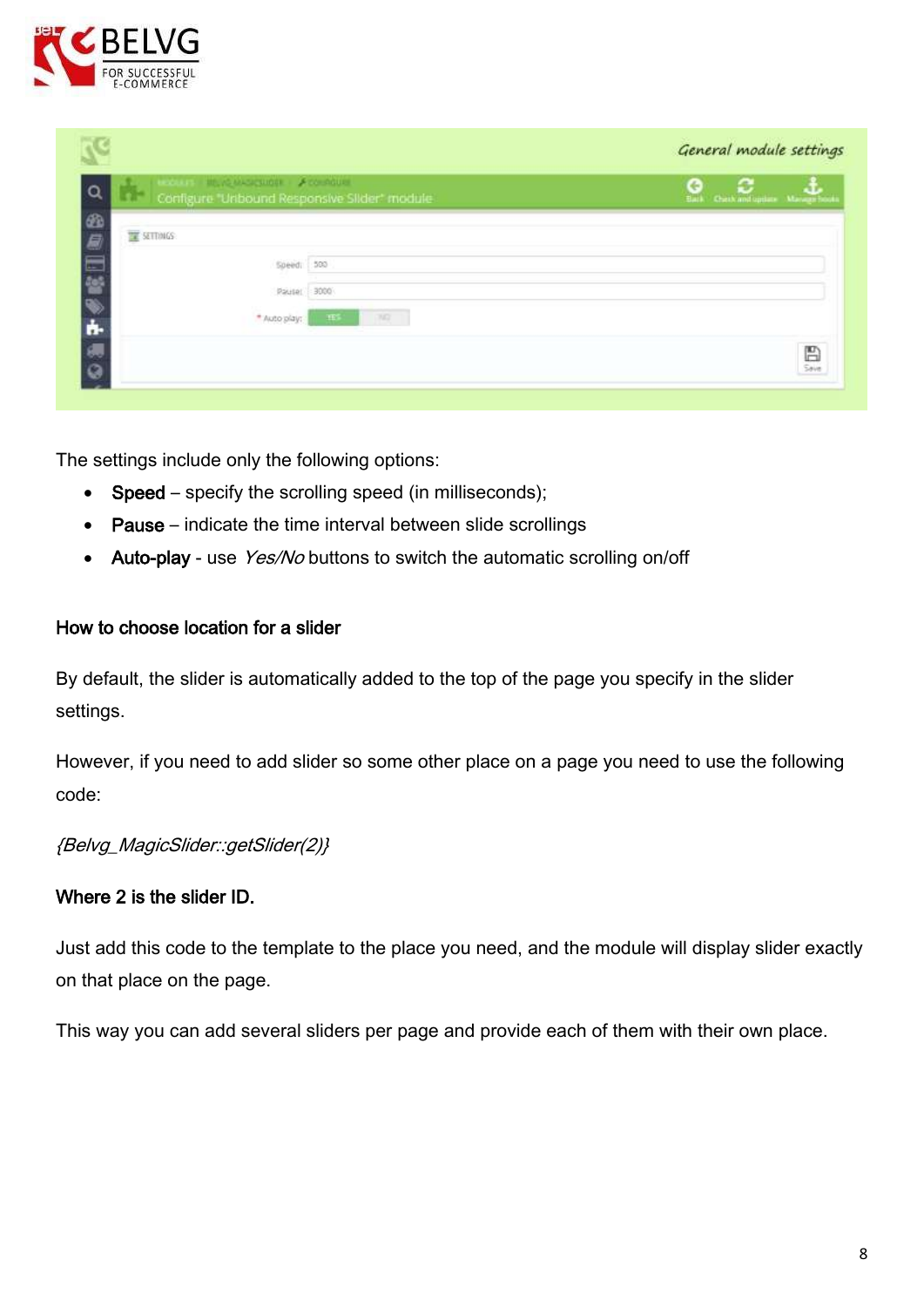

### **4. How to use**

<span id="page-8-0"></span>Now let's see how the slider works on the frontend.

When you activate a slider it automatically appears on the fronted on the category page which you have specified in the slider settings.



By default the slider appears at the top of the page, however, you can specify another location by customizing the template with a special code (refer to How to choose location for a slider section for more details).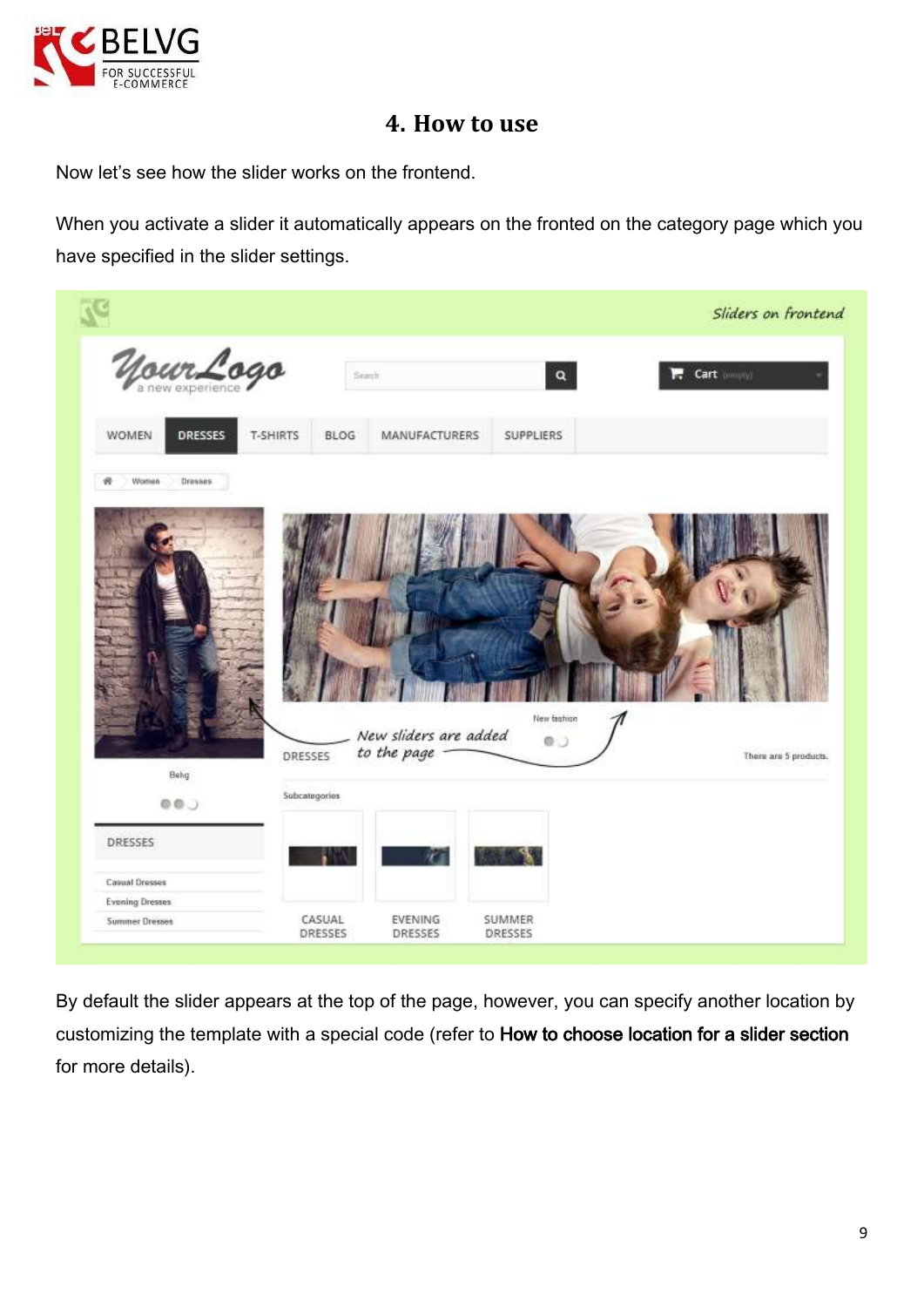

|                   |                                                            |                 |                                                                                                                                                                                                                                                                                                                                                                                                                                                                                                                                                                |         |                                     | Slider displayed at the bottom of the page |  |
|-------------------|------------------------------------------------------------|-----------------|----------------------------------------------------------------------------------------------------------------------------------------------------------------------------------------------------------------------------------------------------------------------------------------------------------------------------------------------------------------------------------------------------------------------------------------------------------------------------------------------------------------------------------------------------------------|---------|-------------------------------------|--------------------------------------------|--|
|                   | <u> Your Logo</u>                                          |                 | Search                                                                                                                                                                                                                                                                                                                                                                                                                                                                                                                                                         |         | Q                                   | Cart (imply)                               |  |
| <b>WOMEN</b>      | DRESSES                                                    | <b>T-SHIRTS</b> | <b>MANUFACTURERS</b><br><b>BLOG</b>                                                                                                                                                                                                                                                                                                                                                                                                                                                                                                                            |         | <b>SUPPLIERS</b>                    |                                            |  |
|                   | Terms and conditions of use<br>TERMS AND CONDITIONS OF USE |                 |                                                                                                                                                                                                                                                                                                                                                                                                                                                                                                                                                                |         | to any location on your static page | By adding the template you can add slider  |  |
| RULE <sub>1</sub> |                                                            |                 |                                                                                                                                                                                                                                                                                                                                                                                                                                                                                                                                                                |         |                                     |                                            |  |
|                   | rifficia deserunt molit anim id est laborum.               |                 | Larem ipsum daler sit what come clear adipisions all, sed its eiusmod temper incidibut ut labore et adore magna aloga. Ut enim ad minim veriam, quis nostrud executation allamoc labore ris ut<br>aliquip ex ex commode consequal. Dura suite intre dolor in reprehended in voluptate velit esse cilium dolare eu foguit rulla pariatur. Excepteur sint occascat copidatat non proident, sunt in curpo qui                                                                                                                                                     |         |                                     |                                            |  |
| RULE <sub>2</sub> |                                                            |                 |                                                                                                                                                                                                                                                                                                                                                                                                                                                                                                                                                                |         |                                     |                                            |  |
|                   |                                                            |                 | Sed do exismed tempor incididunt ut labore et dalore magna aliqua. Ut eram ad minim renjom, quin nortrud asecutation ullamco laborin nini ut aliquip ex ex commodo consequat. Dura aute inve dalor in<br>reprehendert in voluptate velt wase cilium dolore en fogut nulla partitur. Exception oint occasiont cupidatat non proxilent, sunt in culpa qui officia deserunt moliti anni ill est laborum. Lorem quam dolor<br>sit amet come cletur adipisicing elit, sed do express import incididant ut labore et dolore magita aliqua. Ut seem ad minim veniames |         |                                     |                                            |  |
| RULE 3            |                                                            |                 |                                                                                                                                                                                                                                                                                                                                                                                                                                                                                                                                                                |         |                                     |                                            |  |
|                   |                                                            |                 | Tempor incididunt ut labore et dolore magna aliqua. Ut enim ad minim verilam, quis nostrud exercitation ullamco abonis misi ut aliquip ex ea commodo consequat. Duis aute nure dolor in reprehendent in<br>voluptate velit esse cilium dolore eu tugat nulla panatur. Excepteur sint occaecat cupidatat non prodent, sunt in folpa qui officia desenunt molit anim id est laborum. Lorem ipsum dolor sit annet conse-                                                                                                                                          |         |                                     |                                            |  |
|                   |                                                            |                 |                                                                                                                                                                                                                                                                                                                                                                                                                                                                                                                                                                |         |                                     |                                            |  |
|                   |                                                            |                 |                                                                                                                                                                                                                                                                                                                                                                                                                                                                                                                                                                |         |                                     |                                            |  |
|                   |                                                            |                 |                                                                                                                                                                                                                                                                                                                                                                                                                                                                                                                                                                | $\circ$ |                                     |                                            |  |

Each slide can contain description and legend which provide additional information about the advertised product.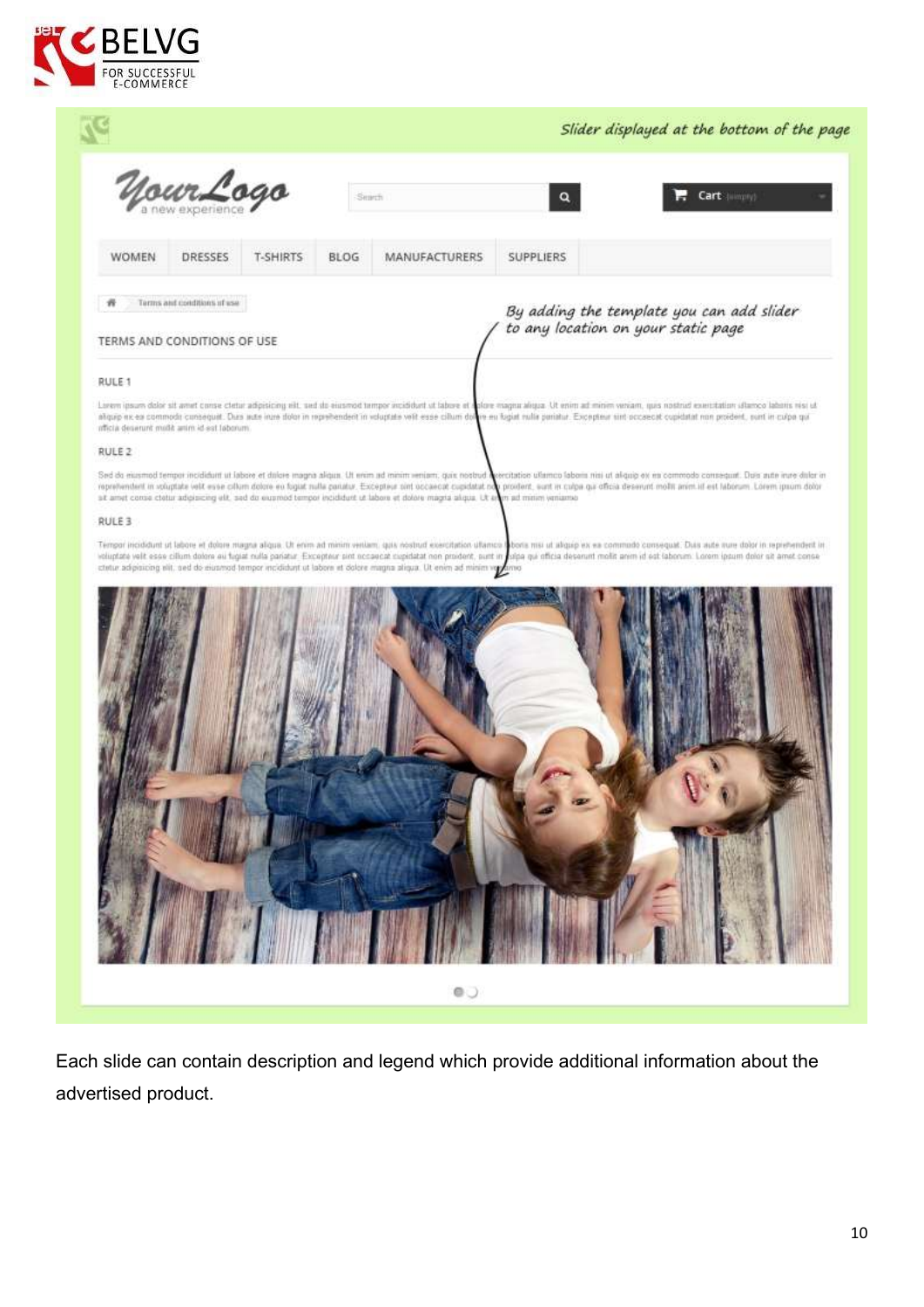



Do you have questions about extension configurations? [Contact](http://module-presta.com/contacts/) us and we will help you in a moment.